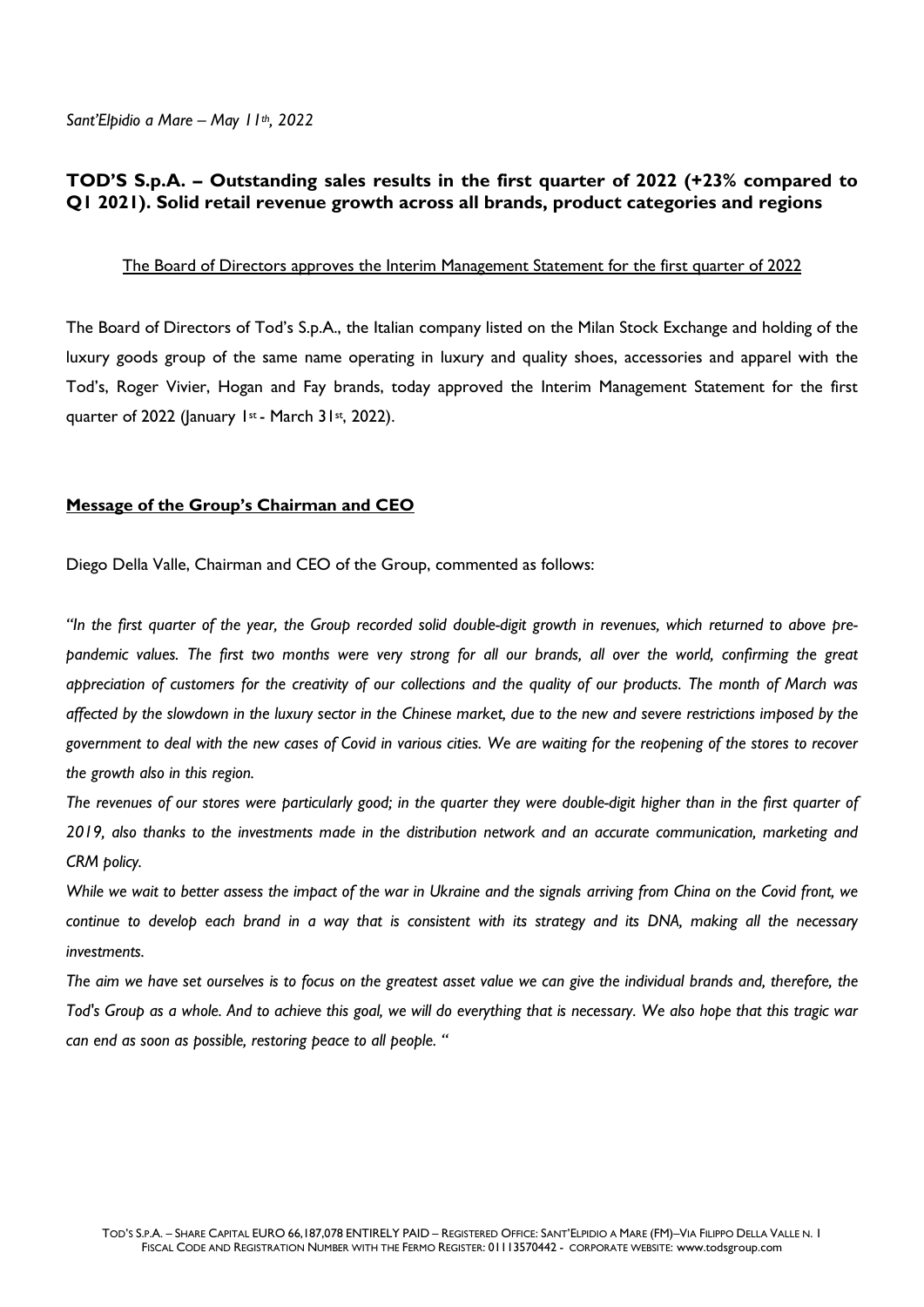## **Comments to the Group's sales**

In the first three months of 2022, the consolidated turnover of the Tod's Group amounts to 219.6 million Euros, up 23% from Q1 20211. The impact of currencies is positive and is particularly visible for the Tod's and Roger Vivier brands, which have the greatest presence abroad; at constant exchange rates, i.e. using the same average exchange rates as in Q1 2021, including the effects of hedging, the Group's revenues amounted to 214.4 million Euros, up 20% compared to Q1 2021.

## **Breakdown of consolidated sales by brand: excellent growth of Tod's (+36%); all brands were positive**

*(million Euros)*

|              | QI 2022        |                | QI 2021 | % change       |                |
|--------------|----------------|----------------|---------|----------------|----------------|
|              | reported rates | constant rates |         | reported rates | constant rates |
| Tod's        | 104.6          | 101.9          | 76.7    | $+36%$         | $+33%$         |
| Roger Vivier | 52.4           | 50.6           | 48.6    | $+8%$          | $+4%$          |
| Hogan        | 51.6           | 50.9           | 44.3    | $+16%$         | $+15%$         |
| Fay          | 10.9           | 10.9           | 9.0     | $+20%$         | $+20%$         |
| Other        | 0.1            | 0.1            | 0.1     | n.m.           | n.m.           |
| <b>TOTAL</b> | 219.6          | 214.4          | 178.7   | $+23%$         | $+20%$         |

Excellent results recorded by the Tod's brand, confirming the strong appreciation by customers for the brand's collections; solid growth in all product categories and in all geographic areas.

The Roger Vivier brand had a good start to the year in all geographies, but, given its strong exposure to the Chinese market, experienced a slowdown in its growth in March.

Solid double-digit increase in revenues of the Hogan and Fay brands, also thanks to the easy basis of comparison, given their strong exposure to the Italian and European markets, which in 2021 had suffered from some periods of store closure due to the lockdown following the pandemic.

 $<sup>1</sup>$  As also highlighted in recent years, the analysis of the data of the individual quarters is not fully meaningful, given</sup> the imperfect homogeneity in the different months of the year of the revenues from industrial activity. This reminder is even more important for the first quarter of the year, when the amount of sales volumes represents only a small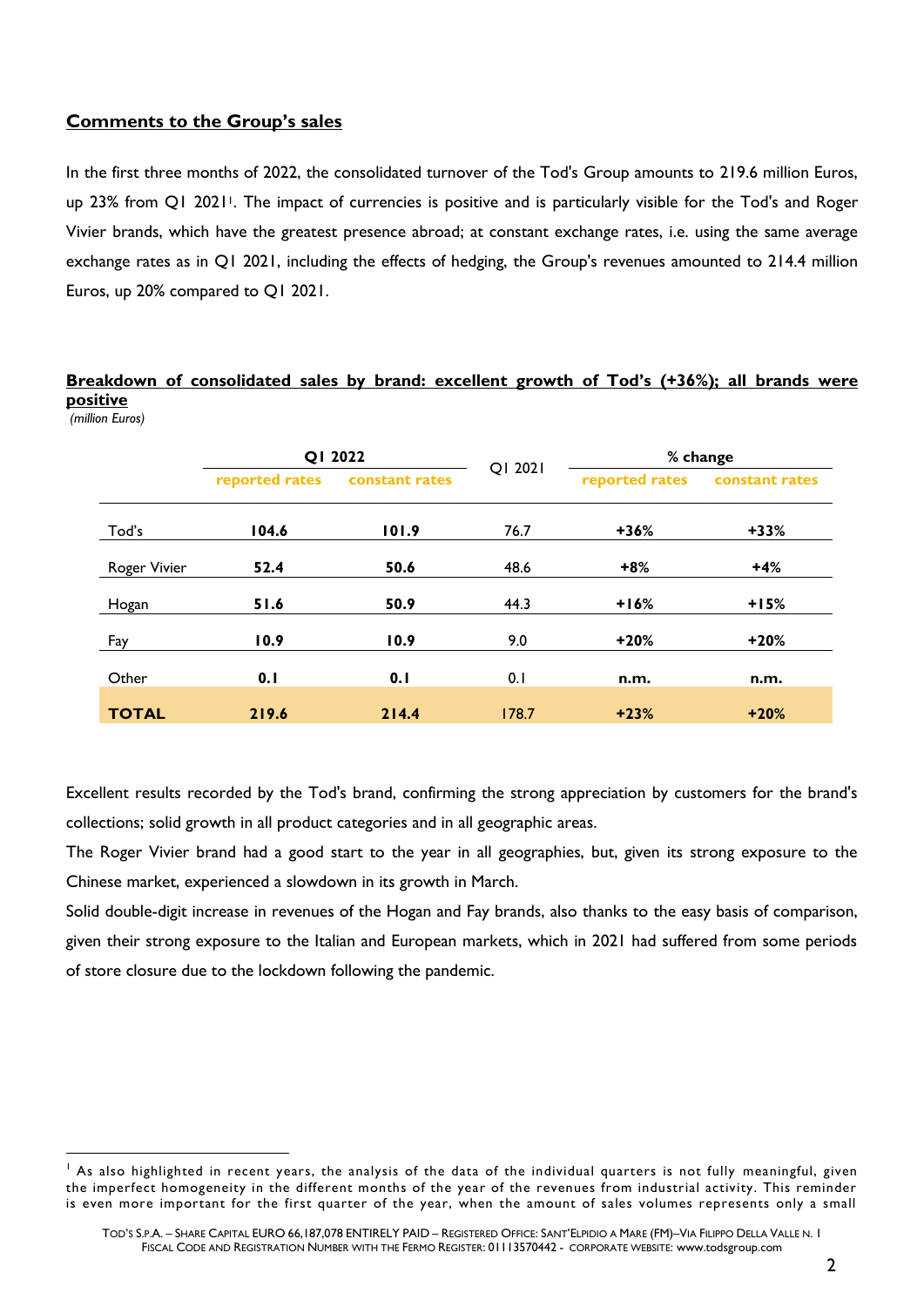# **Breakdown of consolidated sales by product category: leather goods: +63%; double-digit growth of all categories**

*(million Euros)*

|                                  | QI 2022        |                | QI 2021 | % change       |                |
|----------------------------------|----------------|----------------|---------|----------------|----------------|
|                                  | reported rates | constant rates |         | reported rates | constant rates |
| <b>Shoes</b>                     | 173.4          | 169.0          | 148.1   | $+17%$         | $+14%$         |
| Leather goods<br>and accessories | 31.6           | 31.0           | 19.5    | $+63%$         | $+60%$         |
| Apparel                          | 14.4           | 14.3           | 11.0    | $+31%$         | $+29%$         |
| Other                            | 0.1            | 0.1            | 0.1     | n.m.           | n.m.           |
| <b>TOTAL</b>                     | 219.6          | 214.4          | 178.7   | $+23%$         | 20%            |

All product categories reported solid double-digit growth; excellent customer feedback for the new collections of leather goods and accessories worldwide.

The results of shoes in the retail channel were also very good, with excellent results from iconic families.

# **Breakdown of consolidated sales by region: very strong acceleration of the American market (+68%); significant growth in all areas**

*(million Euros)*

|                         | QI 2022        |                |         | % change       |                |
|-------------------------|----------------|----------------|---------|----------------|----------------|
|                         | reported rates | constant rates | QI 2021 | reported rates | constant rates |
|                         |                |                |         |                |                |
| Italy                   | 50.9           | 50.9           | 43.4    | $+17%$         | $+17%$         |
| Europe<br>(excl. Italy) | 48.4           | 48.0           | 37.7    | $+29%$         | $+27%$         |
| Americas (*)            | 15.7           | 14.9           | 9.3     | $+68%$         | +59%           |
| Greater<br>China (**)   | 68.5           | 64.I           | 62.8    | $+9%$          | $+2%$          |
| Rest of<br>World        | 36.1           | 36.5           | 25.5    | $+42%$         | $+43%$         |
| <b>TOTAL</b>            | 219.6          | 214.4          | 178.7   | $+23%$         | $+20%$         |

 *(\*) This line includes the whole American continent (Northern and Southern America).*

part of the annual turnover, and becomes even more so in these years, given the significant impact of the Covid-19 pandemic on the results.

TOD'S S.P.A. – SHARE CAPITAL EURO 66,187,078 ENTIRELY PAID – REGISTERED OFFICE: SANT'ELPIDIO A MARE (FM)–VIA FILIPPO DELLA VALLE N. 1 FISCAL CODE AND REGISTRATION NUMBER WITH THE FERMO REGISTER: 01113570442 - CORPORATE WEBSITE: [www.todsgroup.com](http://www.todsgroup.com/)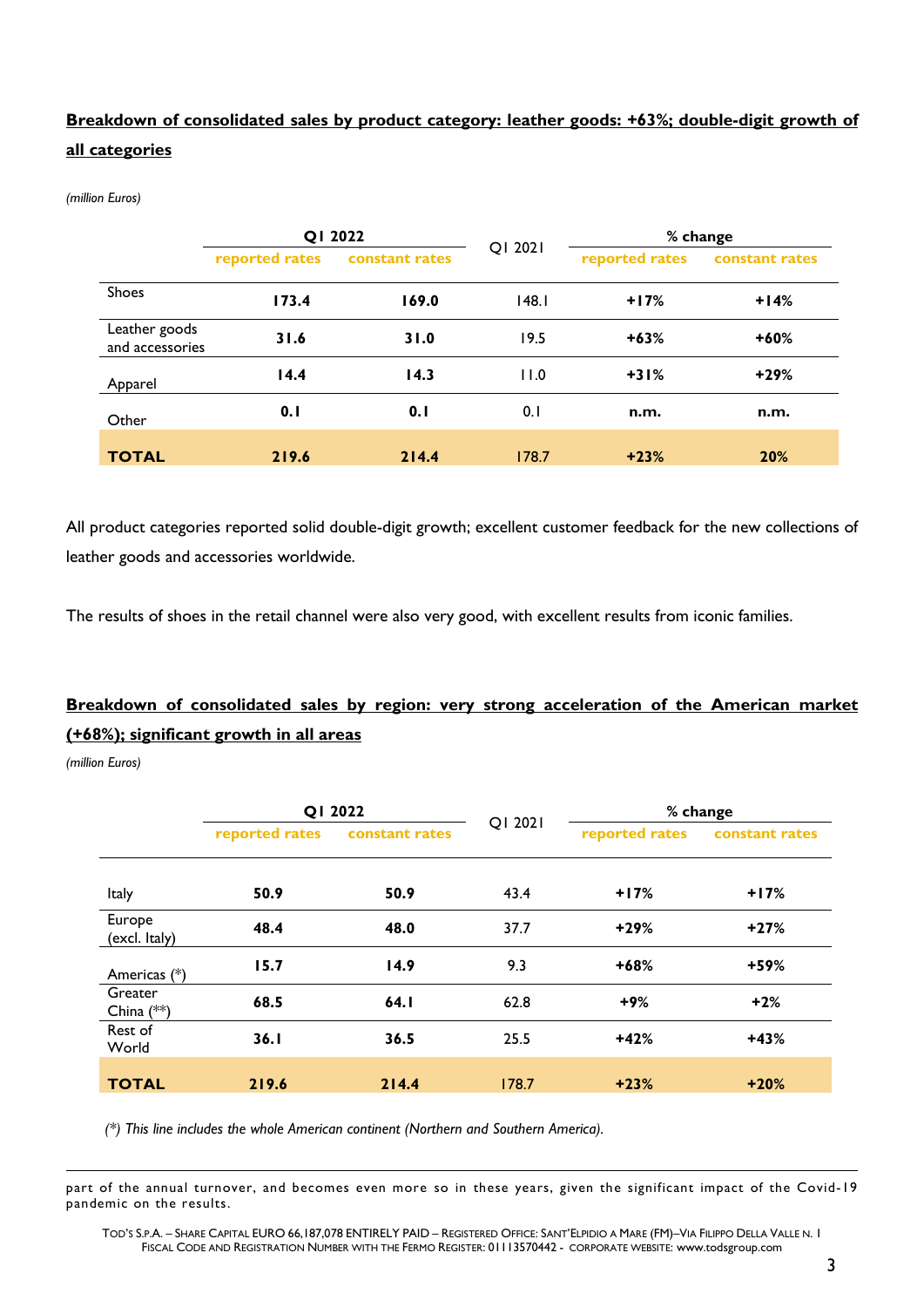*(\*\*) This line includes Mainland China, Hong Kong SAR, Macao SAR and Taiwan Region.*

The trend in revenues by geographic area is still affected by the impact of the pandemic, which resulted in long periods of store closures in the comparison base of 2021, especially in European markets<sup>2</sup>; new restrictions, starting from the second half of the first quarter of 2022, in some Asian countries, explain the lower growth of Greater China, while the absence of Asian tourists in Western markets persists.

Revenues in the domestic and European markets recorded double-digit growth, thanks to solid purchases by local customers and the return of intra-European and American tourism. The growth in sales in the American market was also very strong, also thanks to the good momentum in consumption.

China had an excellent start to the year, but revenues suffered a significant slowdown in growth in the second half of March, due to the strict restrictions imposed by the authorities to deal with the new Covid cases. At the moment, around 30% of the Group's stores in this region are closed. We are waiting for the complete reopening of the stores to return to the growth levels of January and February.

Finally, the business in the "Asia and Rest of the World" region was excellent, driven by Japan and Korea, markets in which revenues have largely exceeded both the values of 2021 and those of 2019.

# **Breakdown of consolidated sales by distribution channel: excellent trend of retail (+33%); wholesale volumes stable. E-commerce continues to grow double-digit**

*(million Euros)*

|                                                                       | QI 2022        |                |         | % change       |                |  |
|-----------------------------------------------------------------------|----------------|----------------|---------|----------------|----------------|--|
|                                                                       | reported rates | constant rates | QI 2021 | reported rates | constant rates |  |
| Retail<br>(DOS+online)                                                | <b>156.1</b>   | 151.3          | 117.3   | $+33%$         | $+29%$         |  |
| Third parties<br>(Franchised<br>stores +<br>Independent<br>retailers) | 63.5           | 63.1           | 61.4    | $+3%$          | $+3%$          |  |
| <b>TOTAL</b>                                                          | 219.6          | 214.4          | 178.7   | $+23%$         | $+20%$         |  |

 $^2$  In comparing the different financial years, it should be borne in mind that in the first quarter of 2021 the average opening rate of the stores was 83% as a world average (57% if referring only to Europe), while in the first quarter of 2022 it was equal to 97% as a world average.

TOD'S S.P.A. – SHARE CAPITAL EURO 66,187,078 ENTIRELY PAID – REGISTERED OFFICE: SANT'ELPIDIO A MARE (FM)–VIA FILIPPO DELLA VALLE N. 1 FISCAL CODE AND REGISTRATION NUMBER WITH THE FERMO REGISTER: 01113570442 - CORPORATE WEBSITE: [www.todsgroup.com](http://www.todsgroup.com/)